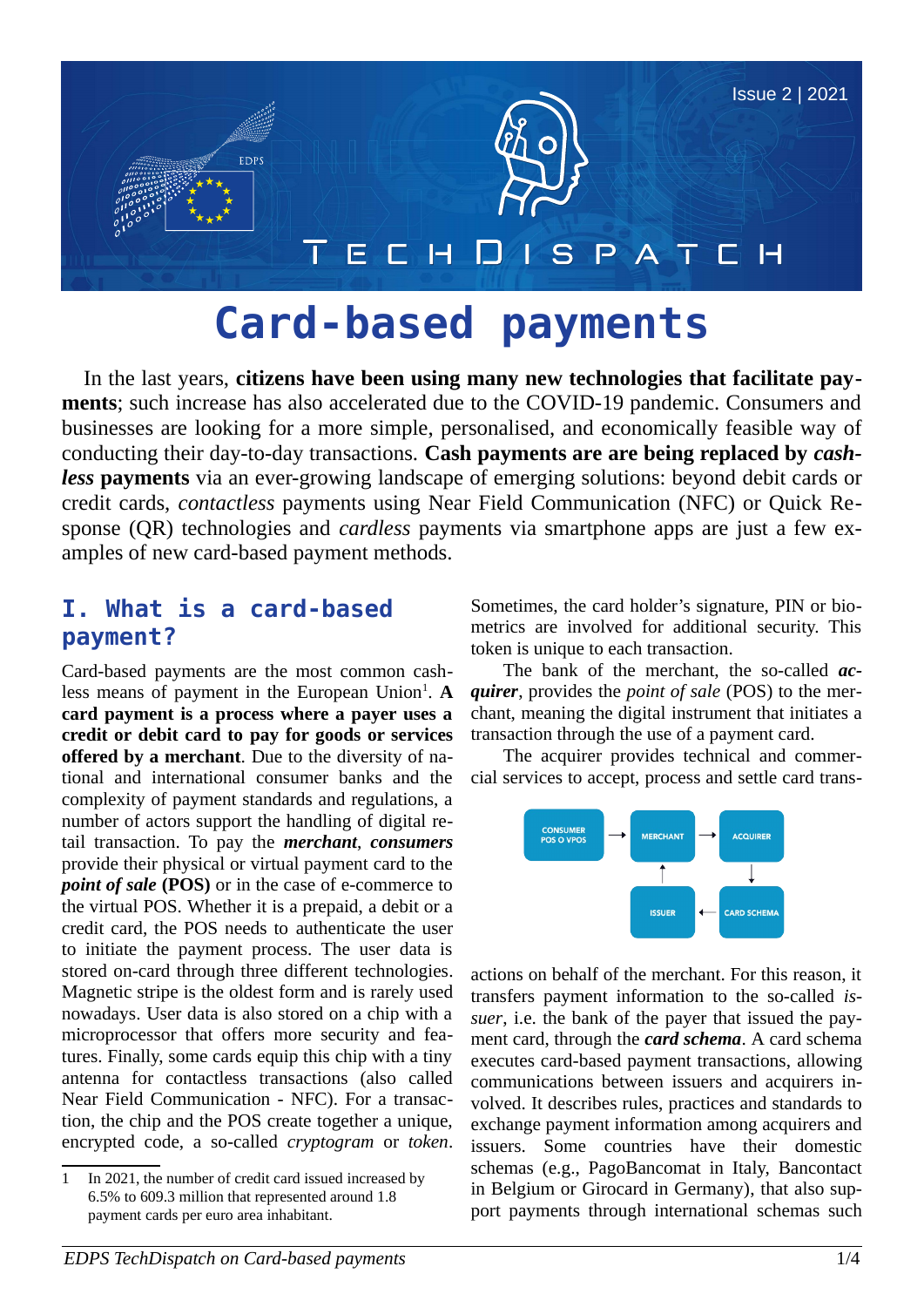as VISA or MasterCard (called co-badging) for cross-border payments. When payment is authorised, the issuer will withdraw money from the consumer's bank account and the acquirer will transfer money to the merchant's account. Within this process – also called "*four party payment card scheme*", the *merchant* and the *issuer* have a direct business relationship with the consumer and must implement *know-your-customer* (KYC) rules and comply with the EU's Payment Services Directive 2 (PSD2), which requires, for example, [strong](https://en.wikipedia.org/wiki/Strong_customer_authentication) [customer authentication](https://en.wikipedia.org/wiki/Strong_customer_authentication) with multiple factors.

Due to the growing complexity of the payment ecosystem, many payments involve two additional actors that simplify the process for the merchants and absorb operational costs as software connection between different actors in the process.



The *payment gateway* is a software that facilitates the payment transaction giving merchants access to various acquirers and helps to reduce their costs by selecting the schema with the lowest transaction fee for each payment of all schemas supported by the consumer's card. Some payment gateways also offer additional services to the merchant, such as reporting, as well as fraud and payment acceptance management. Usually, the acquirer that provides the POS to the merchant also provides payment gateway services.

A *payment processor* is a software that processes payments and executes them on behalf of an issuer, taking the money from the customer and depositing it into the merchant's account, as well as providing connections with different card schemas. Moreover, the processors maintain merchant accounts, provides additional services and facilitates settlement processes. The payment ecosystem also belongs to the third-party payment software and hardware vendors that develop POSs and computer systems for the merchants.

All around the world, **new payment methods are growing to enable frictionless and more secure payment experiences**. Most of them rely predominantly on the process illustrated so far.

# **II.What are the data protection issues?**

Card-based payments rely a lot on data processing operations. The diversity of actors involved in the process and the intensity of these processing operations have many data protection implications.

## **II.1 Anonymity vs. traceability**

Only cash payments do not inherently require the **processing of personal data**. Traceability is implicit to each card-based payments due to its functioning, exposing data subjects to a multitude of risks. Though proposals for digital anonymous payments such as [GNU Taler](https://taler.net/) are being developed, they see no relevant adoption so far.

## **II.2 Necessity and Proportionality**

Different actors in the card payment ecosystem need to process different personal data based on the purposes they must achieve. For example, the merchant and the issuer are obliged to identify the customer to initiate the transaction and to meet the antimoney laundering legal requirements. While the other actors do not have to and can use anonymised or pseudonymised data, data subjects may face risks of misuse of personal data. In addition, the payment sector is one of the **most regulated sectors**. Actors in the payment ecosystem have to comply with sector-specific financial regulation that introduces many requirements with respect to the processing of personal data, such as specific data retention periods or reporting obligations.

## <span id="page-1-0"></span>**II.3 Processing of special categories of data**

A card-based payment transaction identifies at least the payer, the receiving merchant, the amount of the payment and the good or service paid for. If not provided from the outset, the location of the merchant can be inferred and, as such, the location of the consumer at the given date and time. The name and, if available, category of the merchant may give insights into the consumers' activities:  $\epsilon$ 2 spent at the Central Station Coffee Shop, €20 spent at the lake-side boat rental service, €100 spent in an abortion clinic, €300 spent in a nightclub followed by a hotel reservation in the consumers' hometown. Under specific circumstances, transactions allow to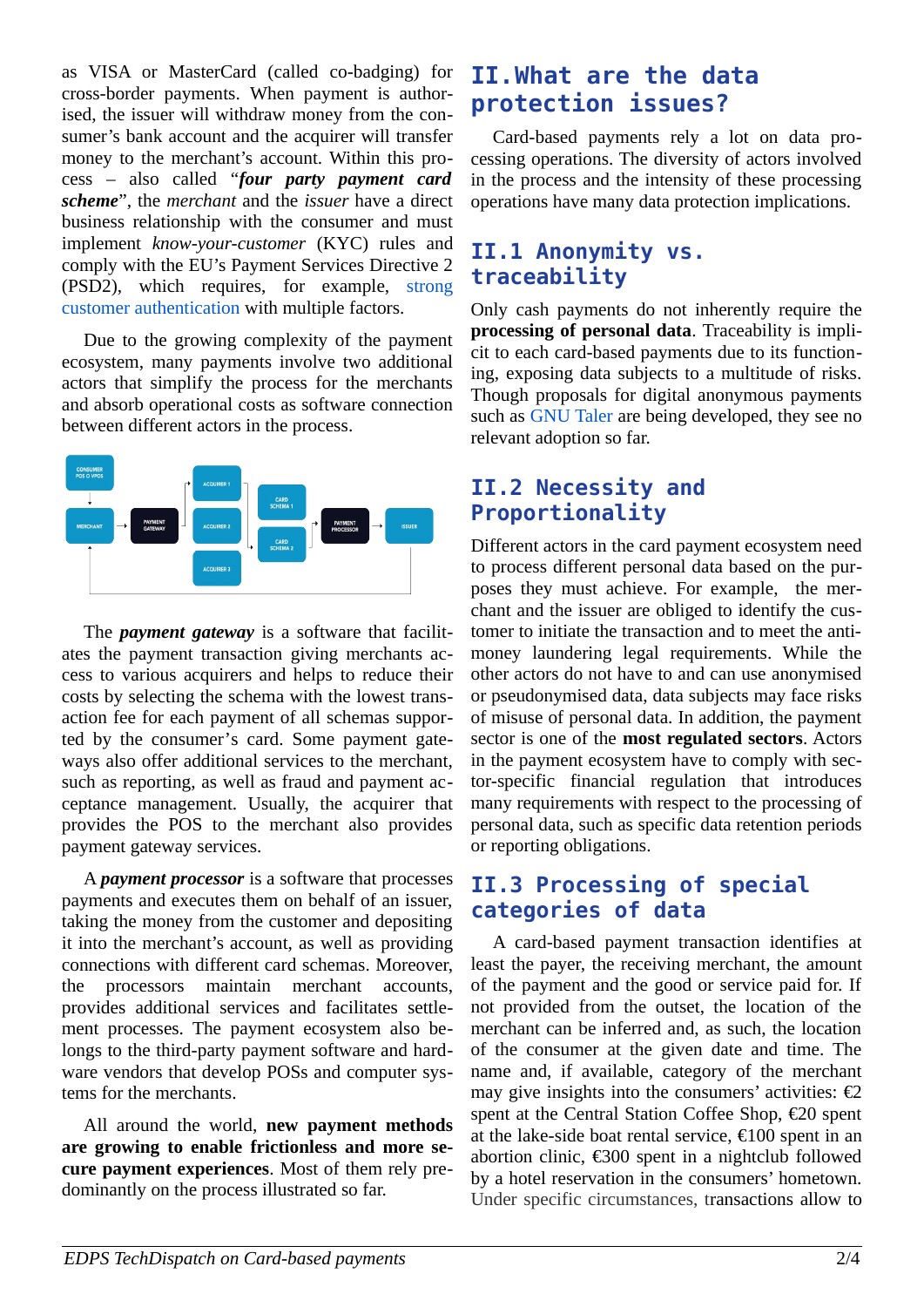infer consumers' racial or ethnic origin, political opinions, religious or philosophical beliefs, trade union membership, health and sexual life and orientation, and are therefore subject to elevated data protection requirements (see Art. 9 GDPR). What is more, many actors in the field observe the behaviour of the payer in order to recognise patterns and prevent fraud attempts as described in II.7. These processing activities generate the so-called *soft bio-*metric data<sup>[2](#page-2-0)</sup> that might fall into the special categories of data.

#### **II.4 Roles and Responsibilities**

Due to the many and diverse actors within the card payment ecosystem, **recognising data protection roles is often difficult**. Understanding these roles is essential for a correct application of obligations and responsibilities of the GDPR. For example, understanding who decides which processing of data is essential to determine who will have to notify a possible data breach or to whom data subjects should refer to in case they would need to exercise their right of access. For example, a payment processor is usually a data processor of data controlled by the issuing bank.

#### **II.5 Transparency and control**

If consumers choose to pay electronically with their cards, the payment is processed according to the conditions set by the issuer, the acquirer and the card schema. Those conditions are often imposed to the merchant who usually lacks sector-specific knowledge and/or contractual power. The diverse actors and the underlying personal data processing operations presented in Section [I](#page-0-1) remain **opaque** to the consumer with no further choice after having decided which card to use.

Some consumer banks (issuers) also collect consumers' consent to process payment data for other purposes that are not strictly related to the management of the payments. As described in II.7, data sharing with third parties for profiling activities might results grounded on **unfree consent,** that is, as such, invalid. Furthermore, they risk to lose control over their payment data regarding third parties.

#### **II.6 Data Retention and Surveillance**

**Tracking payments of a person can describe the consumers' life in great detail**. Credit cards can lead — and have led — law enforcement officers to suspects. This is also reinforced by the fact that applicable financial regulations prescribe retention periods between 3 to 30 years after termination of the bank account. While the fight against tax evasion, money laundering, international crime, etc., are important objectives for our societies and rely on data retention, this data collection relates to many aspects of the private lives of most citizens, with more and more details as they extend their use of digital payments. Repurposed in the future or leaked by accident, such a huge data collection presents a general risk of mass surveillance and unintended use.

#### **II.7 Automated Decision Making and Profiling**

Card-based payments do not usually require automated decision making and/or profiling to take place. However, payment data is often used for purposes other than those strictly related to the payment execution. For example, some actors in the process could follow up on customer purchase patterns to avoid fraud, going beyond their legal obligations on fraud prevention. Moreover, payment providers may collaborate with private credit scoring companies that inform landlords, creditors and service providers about the individual trust score of their future clients. These kind of profiling activities could also produce special categories of data, as already described in Section [II.3](#page-1-0). Data obtained from the payment process is also used by merchants in tailoring their offering, using profiling techniques to understand a payer's spending capacity or their preferences to increase the effectiveness of certain marketing campaigns. When these activities happen, many risks can emerge. For example, consumers may suffer from non-transparent, unfair or biased decisions based on imperfect or opaque algorithms or inaccurate/incomplete data. In some countries, such as China, governments already use payment data to profile their citizens and to influence certain behaviours [3](#page-2-1) .

<span id="page-2-0"></span><sup>2</sup> E. Kindt. *Privacy and Data Protection Issues of Biometric Applications*, p. 35. Springer (2013).

<span id="page-2-1"></span><sup>3</sup> Wikipedia. *Social Credit System.* (2021). [https://en.wikipedia.org/wiki/Social\\_Credit\\_System](https://en.wikipedia.org/wiki/Social_Credit_System)